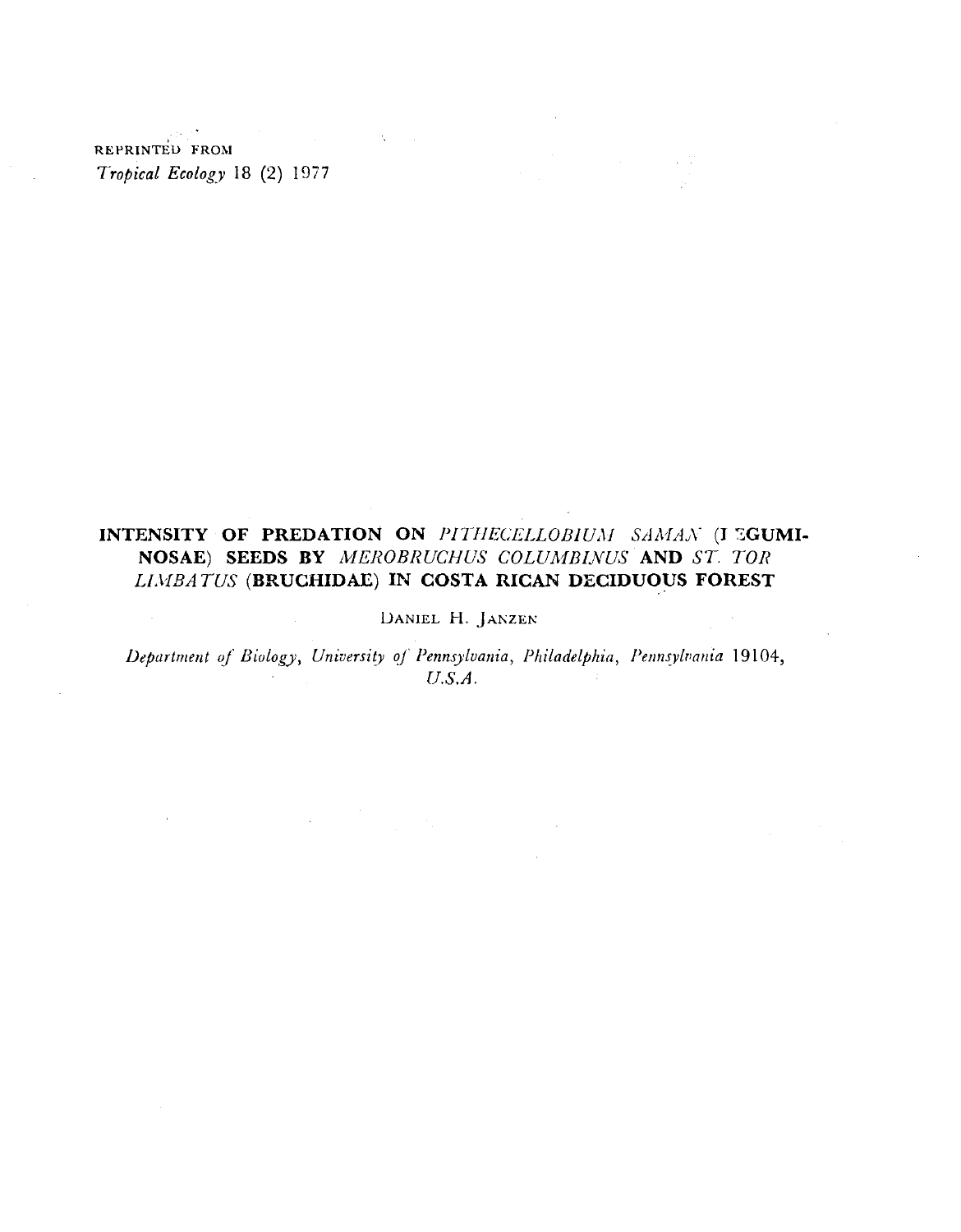# **INTENSITY OF PREDATION ON** *PITHECELLOEIUM SAMAN* **(LEGUMI-**NOSAE) **SEEDS BY** *MEROBRUCHUS COLUMBINe)'* **AND** *STATOR LlMBATUS* **(BRUCHIDAE) IN COSTA RICAN DECIDUOUS FOREST**

## DANIEL H. JANZEN

## *Department of Biology, University of Pennsylvania, Philadelph;,1, Pennsylania* 19104, *U.S.A.*

## (Accepted for publication on November 14, 1977)

#### INTRODUCTION

The rain tree, or "genizaro" ("cenizaro") *(Pithecellobium saman* (Jacq.) Benth.  $=Samanea \; saman$  (Jacq.) Merrill) is common throughout the lowlands of Central America and much of South America, and has been introduced throughout the lowland tropics. This mimosaceous legume is indigenous to the Pacific coastal lowland deciduous and riparian forests of Guanacaste Province, Costa Rica, where I have been studying its natural history since 1963. In this paper I describe the intensity of seed predation by two species of bruchid beetles in the seed crops of 81 large adult trees growing in 6 different habitats. I intend this data to augment the slowly growing body of information on the pattern and intensity of seed predation in Costa Rican tropical forests (Janzen 1969, 1970a, 1971a, 1971b, 1971c, 1972, 1974, 1975a, 1975b, 1975c, 1976a, 1977a, 1977b, 1977c ; Wilson and Janzen 1972 ; Hatheway and Baker 1970) and thereby to be of usc in understanding the potential impact of seed predation on tropical forest structure.

#### THE TREE

In Guanacaste, an adult P. saman may be as much as 1.5 m DB:1 and attain a height of 40 m in dense riparian or otherwise well-watered soil. It is common in open pastures where it develops a broadly spreading crown and rarely grows more than 20 m tall (Fig. 1a); in closed tall forest it takes on the more elongate life-form of any other tall canopy-member tree. Flowering (and fruit bearing) occurs ver the entire upper surface of the crown except where shaded by other crowns. Flow  $\text{ers}$ (Fig. 1b) are produced during the last half of the dry season (late March through May; the dricr the site, the later the flowering period). At this time the fruits from the previous year have just fallen or arc falling and the new leaf crop has been produced. I do not know at what size *P. saman* starts flowering (or fruit bearing), but  $100\%$  of 86 large trees examined in the last two weeks of May 1976 in Santa Rosa National Park (northern Guanacaste Province) were just finishing bearing a heavy flower crop that had begun during the first two weeks of March 1976. To date, there is no indication that *P. saman* adults with insolated crowns fail to fr'uit in normal years, although following a severe drought in southern Guanacaste in June-July of 1971, numerous *P. saman* aborted their entire crop of immature fruits.

The fruits do not mature until late in the first half of the dry season (February-

162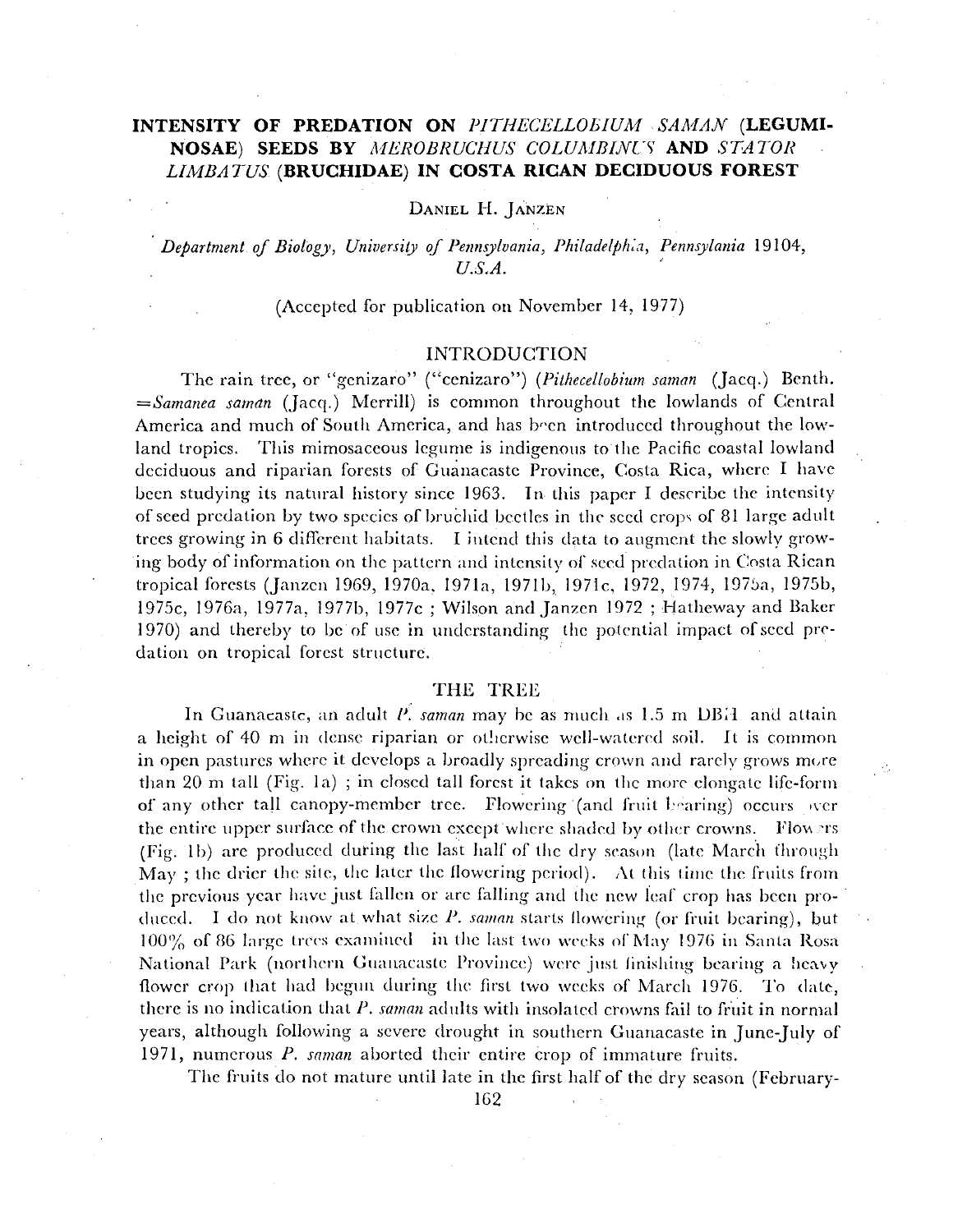## 19771

March) a year after the dry season in which the flowers were produced. The fruits remain only 2-3 cm in length until the end of the rainy season (Fig. 1c); for example on May 15, 1976, 20 pods from one branch had a mean length of 24 mm  $(s, d, = 3 \text{ mm})$ and an average dry weight of 0.08 g ; on T December of the same year, 35 pods from the same branch had increased to only an average length of 34 mm  $(s.d. = 7 \text{ mm})$ and an average dry weight of 0.10 g. The mature pods on a neighbouring branch, on 26 February 1977, were 121 mm in length  $(n=30, s.d.=48)$  and their average dry weight was 3.89 g (including dry seeds).



Fig. 1. (a) An adult Pithecellobium saman that has grown free of erown competition for all of its life; this tree can bear as many as 30,000 fruits (Rosa National Park, Guanacaste Province, Costa Rica). (b) Inflorescence of P. saman. (c) Infrutescence of P. saman with small fruits as they will appear for the next 7 months. (All photographs May 15, 1976).

Upon maturing, the indehiseent walls of the pods contain a chocolate-brown molasses-like sweet goo; this sticky material is not, however, in the dry cavities containing the clean dry seeds (Fig. 2). The pods fall when ripe and are eaten entire by cattle in contemporary pastures. The seeds apparently pass through the gut unharmed. The seeds that I haved picked out of cattle dung usually germinate as soon as they are placed in moist soil. Seeds taken from the pods and placed in moist soil may not germinate for at least three months and often wait much longer. Small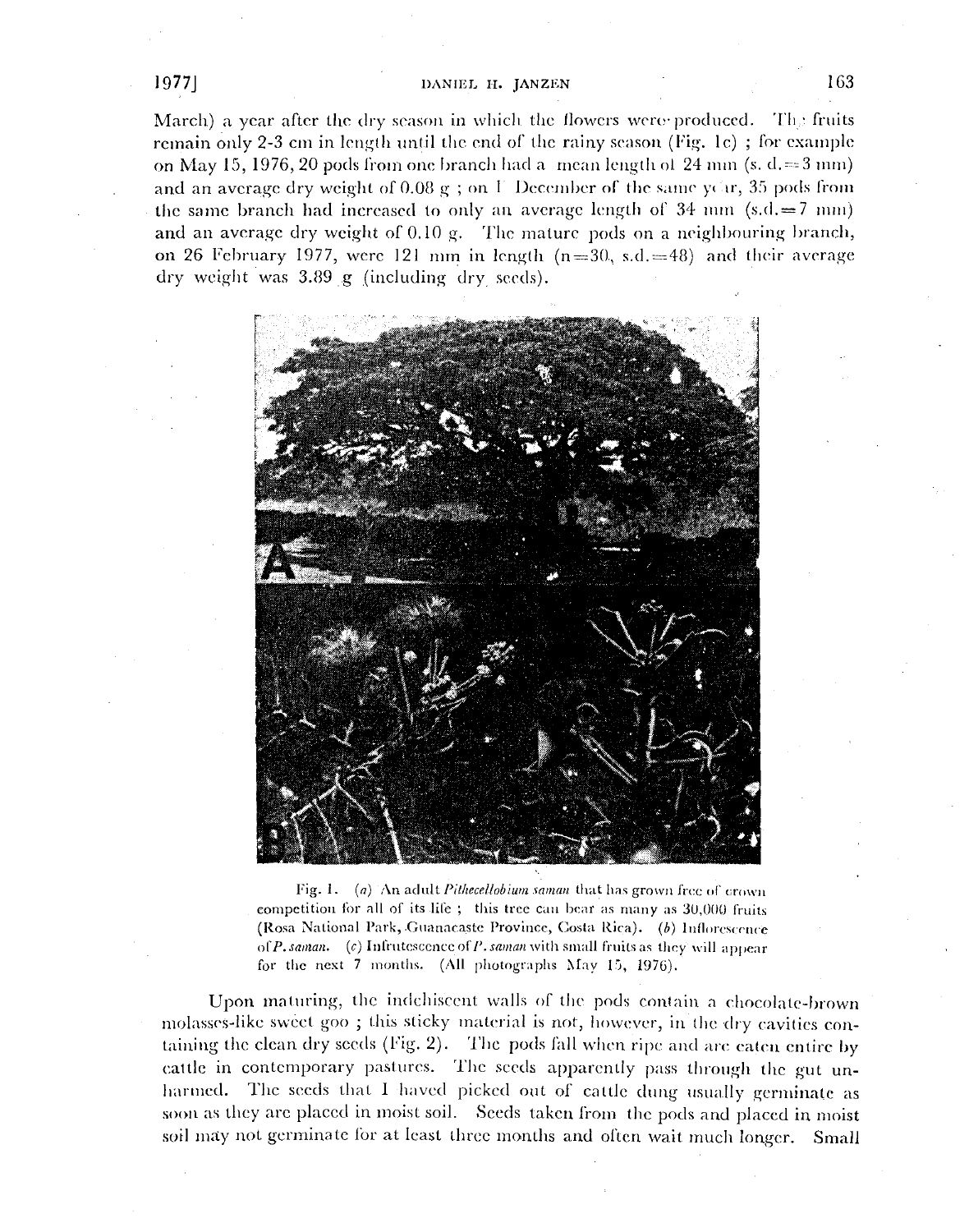

Fig. 2. Upper-fruit (pod) of Pithecellobium saman split open to show filled seeds and full-sized aborted seeds in situ. Lower-intact indehiscent fruit of P. saman with exit holes of adult Merobruchus columbinus (ruler in mm).

rodents also carry off the fallen pods and eat off the outer material ; they discard the core, which contains the seeds. Presumably, the original large dispersal agents were Baird's tapir (Tapirus bairdi), the two species of peccaries (Tayassu tajacu, T. *becari*), and white-tailed deer *(Odocoileus virginianus)*. In captivity all four will chew up entire pods of P, saman and swallow the seeds along with the masticated pod.

A large P, saman produces several thousand pods  $(70,000)$  is the maximum I have counted, Janzen 1969) and each pod normally contains 5 to 20 filled seeds. When the pods fall, they often break into pieces 5 to 15 cm in length. If not eaten by animals, the pod walls rot away during the rainy season, and most of the seeds are liberated into the seed bank directly below the parent. With trees in pasture this rarely occurs, as cattle are avid consumers of P. saman pods.

When collected in the field, less than one percent of the mature fruit contain microlepidopteran larvae that eat the region between the epidermis and the wall of the cavity containing the seed; on rare occasions the larvae also consume an intact seed, but the more usual case is that they feed on seed fragments left : fter the bruchids have left the seeds.

Aside from digestion of intact mature seeds as they pass through a large manimal, the known seed predators of P. saman seeds are an unidentified galling insect in pods a few weeks old, parrots that split the full-sized green pod and eat parts of the still soft seeds, and two species of bruchid beetles. In this paper I will deal only with the latter two pre-dispersal seed predators.

#### THE BRUCHIDS

Merobruchus columbinus (Sharp) (see Kingsolver 1975). This large bruchid (Fig. 1) has never been reared from any other seed than those of Pithecellobium saman (records in the United States National Museum of Natural History) and has been collected in Honduras, El Salvador, Nicaragua, Costa Rica, Trinidad, Venczuela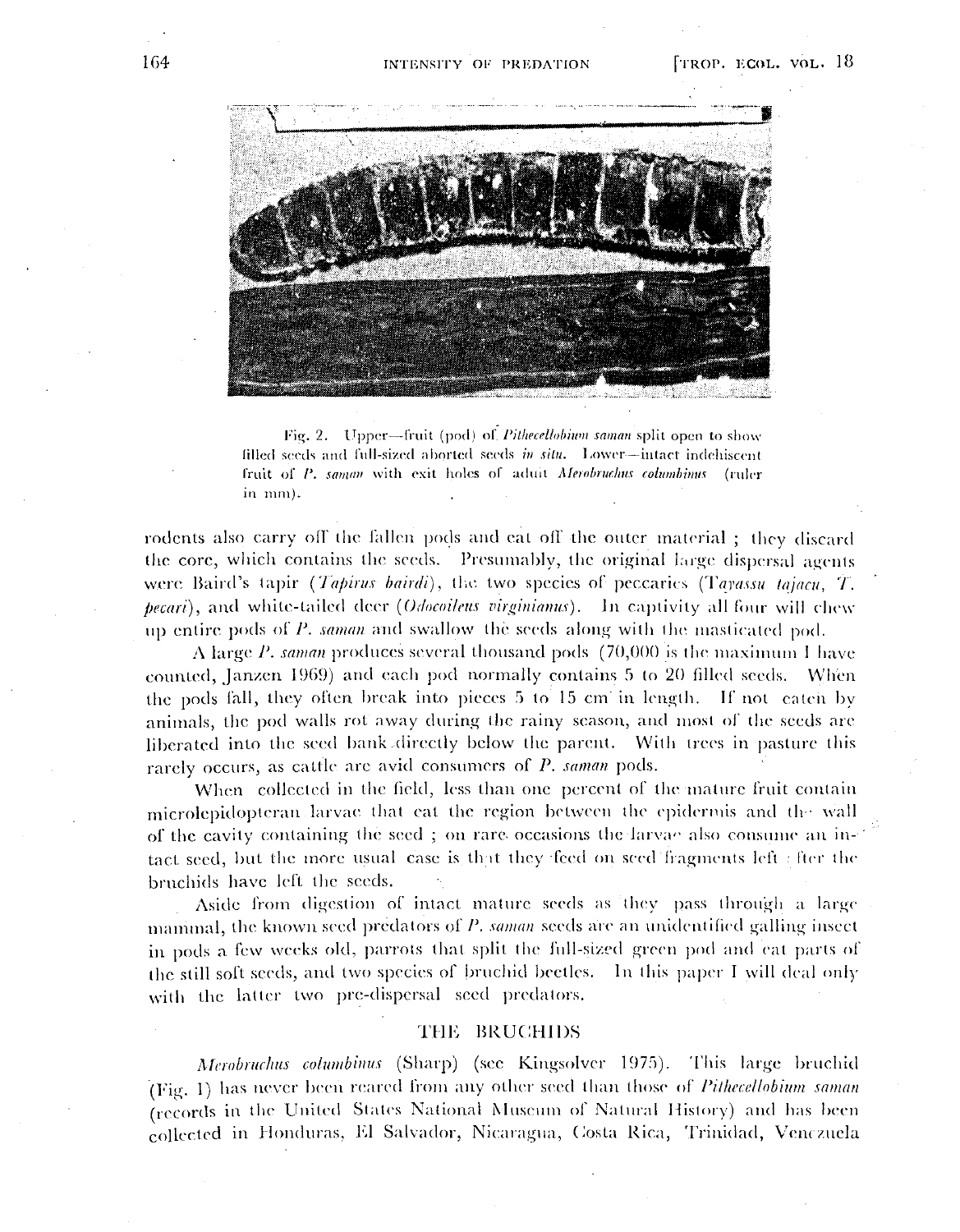and Colombia (records in the U.S.N.M.N.H.). I have not found it in any other seed crops than those of *P. saman*, and have reared the insects (if any be) from at least one large seed sample of all Guanacaste species of plants with seeds large enough to support a larva of *M. columbinus*.

The female beetles appear at the fruits when they are full-sized and contain full-sized seeds. The seed coats are still soft at this time. Single eggs arc glued to the surface of the pod, and the first instar larvae hatch within two weeks. They drill through the fruit wall and into a seed. 'Many larvae may enter a single seed, but only one emerges as an adult (larval losses are presumably due to cannibalism). The larva cuts a circular groove in the seed coat before it pupates, and the newly emerged adult cuts/pushes out this escape hatch. It then cuts an exit hole directly through the wall of the ripe fruit. Many adults emrrge while the pod is still on fhe tree, but only slightly before the pods are ready to fall.  $\Lambda$  sample collected just after the pods have fallen still generates many beetles. This sloppiness in the timing of emergence suggests that in natural circumstances, the pods were not eaten immediately upon falling but may have remained on the ground for weeks before taken by a dispersal agent.

The newly emerged adults leave the immediate vicinity of the tree and I have collected them in sweepnet samples, Malaise traps and at sugar baits sprayed on leaves in May, June, July, September and November. They are presumably  $\mu$  issing the time until the next pod crop ripens, and probably visit flowers for nect  $\pi$  and pollen when possible. There is no reason to believe that an adult lives more than one year. They fly well, and can live in the laboratory for at least 7 months with no more than dilute honey for sustenance. Normally there is only one generation per year.

No parasite has ever been reared from *M. columbinus* larvae or adults, but I have not searched for egg parasites. There arc occasional braeonid parasites in the fruit samples, but in all cases to date, the parasite cocoons have been found associated with microlepidopteran frass and the characteristic microlepidopteral fruit damage.

*Stalor limbatus* Horn. This small blaek brnehid ;s the most omnivorous of the Guanacaste bruchids. It is the sole bruehid seed predator of the undescribed "mimosa big leaf" (known only from Santa Rosa National Park) and *Pithecellohium of longum* Benth., and shares seed predation with other bruchids at least in *Acacia :cnuifolia* (L.) Willd., *Albizzia caribaea* (Urb.) Britt. and Rose, *Albizzia adinocephala* (Donn. Smith) Britt, and Rose, and *Lysiloma* spp. In the driest parts of Guanacaste (Santa Rosa National Park and vicinity), it occurs as a rare animal in most P. saman fruit crops, often killing some number less than  $5\%$  of the seeds by the time the fruits have been on the ground for several weeks to a month.

S. *limbatus* is a specialist on seeds free of the fruit (as often are other members of its genus). In P. *saman*, it lays eggs on seeds that have been exposed by pod breakage, mining of microlepidoptera larvae, and M. *columbinus* exit holes in the pod wall. A seed previously occupied by M. *columbinus* does not contain edibles but by entering the cavity it occupies, the *S. limbatus* can sometimes squeeze or chew its way into adjacent seed cavities. The eggs are glued directly to the seed coat; the larva drills through the bottom of the egg and the seed coat directly helow the egg. The fullgrown larva cuts a circular groove in the seed coat before pupating, and the newly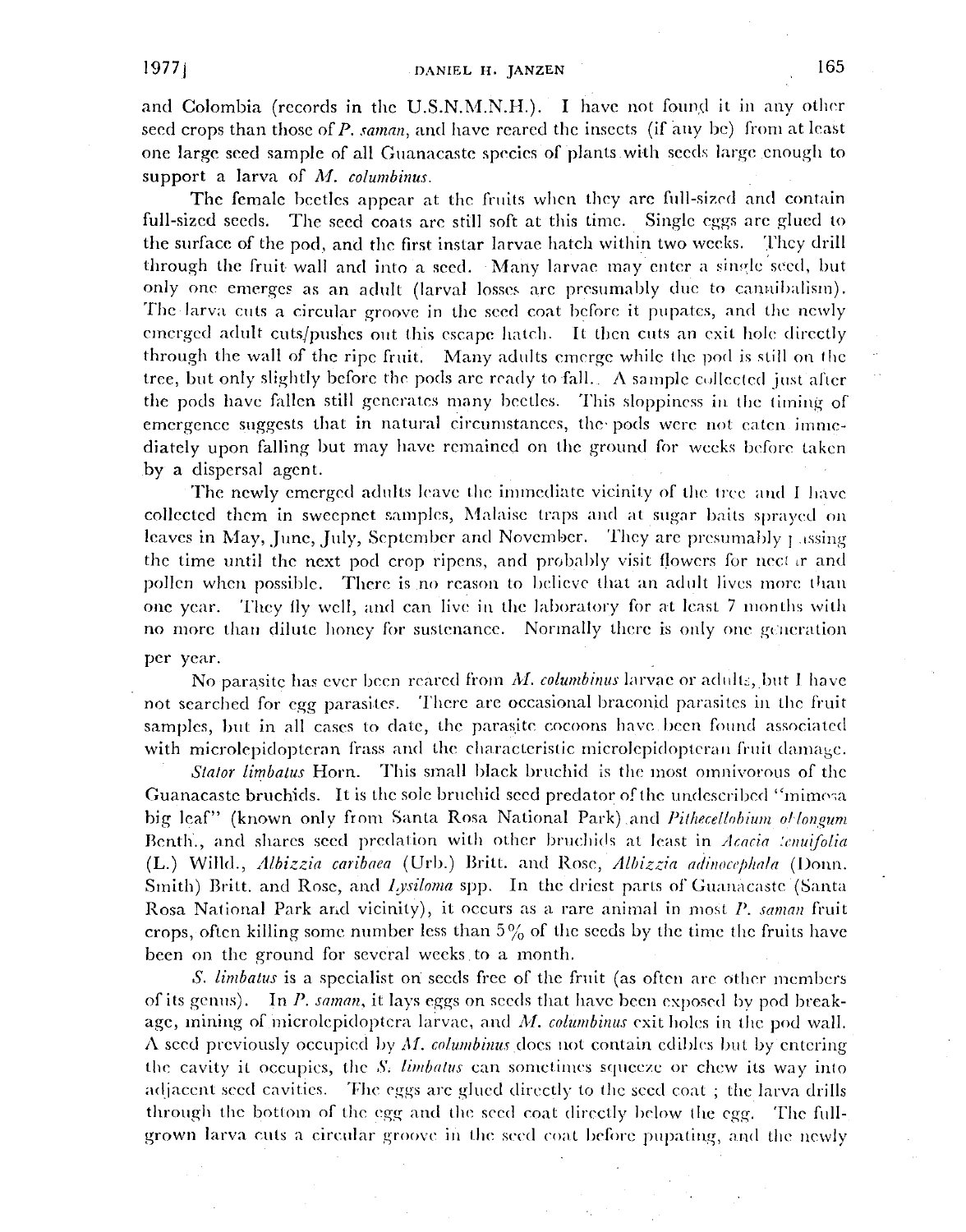166 INTENSITY OF PREDATION [TROP. ECOL. VOL. 18]

emerged adult completes the job. As many as six adults have been recorded to emerge from one seed, but the more usual number is  $1-\hat{2}$ . I doubt that the adult ever cuts an exit hole through the fruit wall; if the female  $\epsilon$ an get to the seed to lay an egg, it is likely that the newly emerging adult can leave by the same route. Presumably the newly emerged adult can mate and then oviposit on secas remaining in the fruit from which she emerged; multiple generations within the year should occur until the seed crop is exhausted.

Owing to its manner of finding seeds, *S. limbatus* has a potential direct but one-way interaction with the dispersal agents of *P. saman*. I doubt that the vertebrates would notice the presence of *S. limbalus* larvae or adults, but once the fruit is consumed the secds are no longer available to *S. limbatus* unless it will oviposit on them in dung. On the other hand, it is quite possible that a S. limbatus larva would be killed by passage of its seed through the gut of a vertebrate. (cf. Lan. prey *et al.* 19/1).

The longer the dry season, the more seeds S.  $limbatus$  may kill. A long dry season may mean that mammals are at a lower density and thus slower to get the *P. saman* fruits. A long dry season is generally associated with a greater proportion of wind-dispersed fruits (species and individuals) in the habitat, and those of these that S. limbatus can attack will increase its total available food. Finally, the longer the dry season the longer the seeds arc on the ground before the rains moisten the habitat and take them away from *S. limbatus* by germination  $\cdot$  nd burial in moist litter. *S. limbatus* is one of the bruchids that might display  $\iota$  rise in population density with increased human use of the habitat, except that humans usually mean cows, loss of its other seed prey species, and (perhaps) removal of the adults' nectar and pollen hosts.

## **METHODS**

Large adult trees were located visually from a distance, and all trees sc found were sampled. At a distance there is no way to know the intensity of seed predation, so the data cannot be biased through tree selection. However, such a method does bias toward large trees and thus large fruit crops, which in turn may have difIcrcnt degrees of seed predation than small trees.

Samples were taken by standing in one place and picking up all. he pod fragments visible on the ground. The herbaceous vegetation was largely dead, leafless and beige in colour at this time of year, so the chocolate-brown pods were easy to see. However, fragments less than 2-3 cm in length are sometimes missed by this method. In short, the pod collector was getting about what a large mammal, such as a cow or tapir, would get if it searched only visually. An intact pod is 15-20 cm in length, but many break in half or into quarter-sized lengths in the tree or after falling. The collectors were instructed to pick up about 2 litres of pods below each tree. This quantity usually means about 100 pod fragments.

When a sample was brought in from the field, it was tied compactly and tightly in a plastic bag. This closed bag was then hung inside a larger inflated plastic bag, and the whole contraption hung from a ceiling for at least three months. The beetles emerged from the pods, cut a hole through the first plastic bag, and spent the rest of their lives walking about the inside of the second plastic bag. Since *Merobruchus columbinus* oviposits in nature on the pods while they are green and just beginning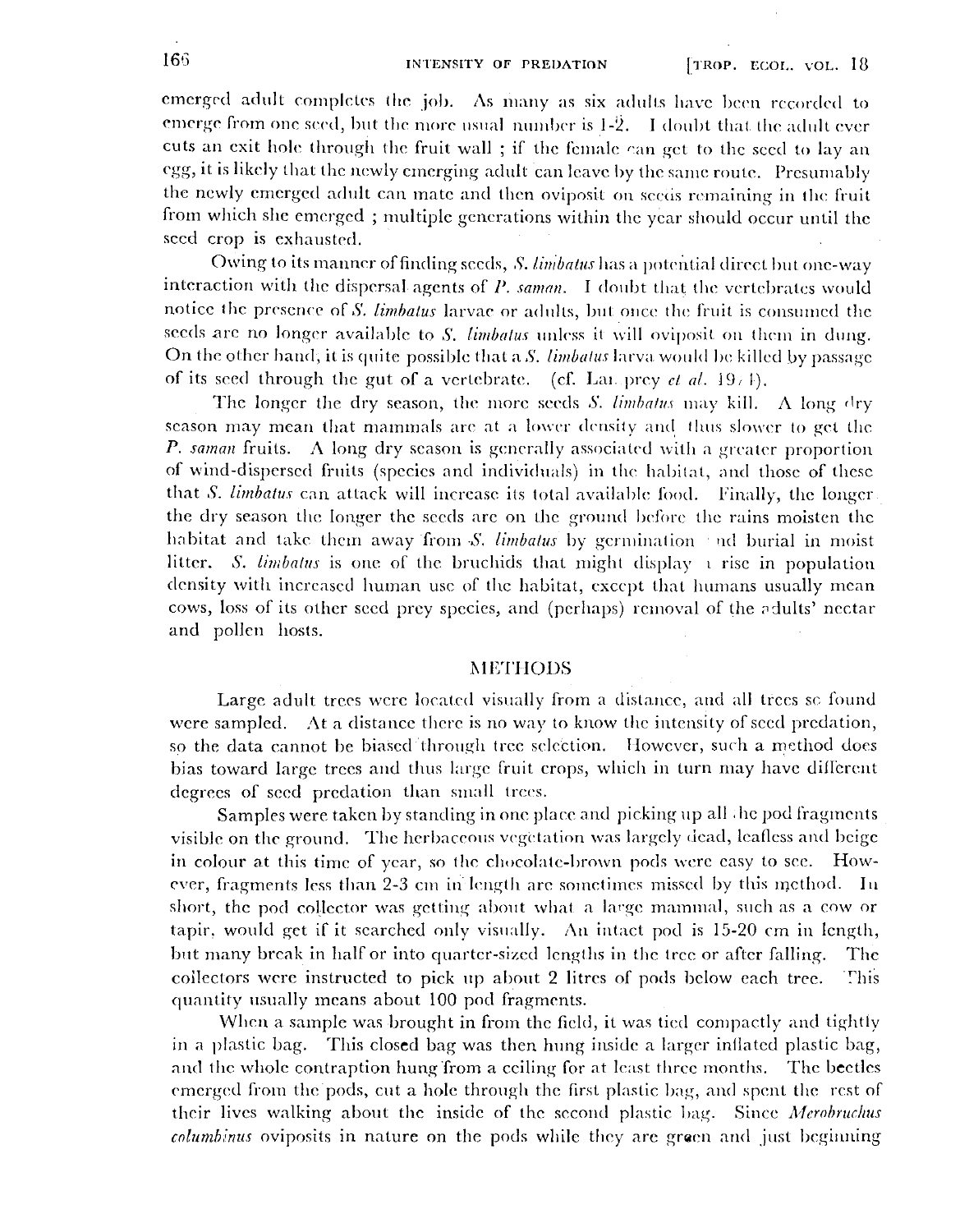to mature, it did not re-oviposit on the pods it emerged from even if it did not leave the inner plastic bag. *Stator limbalus* in nature: oviposits on mature seeds that have been exposed by breakage of mature fruits. Under appropriate culture conditions, it will probably re-cycle through fruits until all available seeds ha\ ~ been destroyed. However, under the rearing conditions described above, it exited through the first plastic bag and did not continue to brecd. There were occasional larvae of small moths in the fruits at the time of collection; they confined their feeding largely to the fruit wall, but on rare occasions ate seeds. In no sample did they kill more than  $0.5\%$  of the seeds, so I have not included their presence in Table 1 or other records of the sample. At times they confused the picture by eating the remains of a seed after a bruchid had left it. Again, under appropriate breeding conditions, the moths might well consume many seeds as they run out of fruit in continuous culture, but they did not do this in the double-bagged samples.

Though slightly moist at the time of collection, naturally fallen (mature) *Pilhecellobium saman* fruits do not rot even if placed in closed plastic bags during the dry season in Guanacaste. The oldest samples were in bags for four years and secined as moist, fresh and odoriferous as the day they were collected. This suggests powerful but unknown anti-fungal and anti-bacterial traits of the fruit wall and its thick molasses-like fluid.

Over a period of 4 years I dissected the samples one by one. Without knowing the source of the bag, I blindly selected handfuls of fruit for dissection from each bag. I stopped once I had dissected 30 pod fragments, It can bc secn from Table I that these fragments averaged 3.9 to 7.0 filled seeds each, which is about half the number to be found in an intact pod. About half the seed cavities contained only a tiny shrivelled remnant of a seed. These were not counted. All seeds large enough to have an approximately full-sized seed coat were saved. If very flat or distorted, they were discarded as aborted. All remaining seeds from the 30 pod fragments were pooled and sorted into four categories : those with *Merobruchus columbinus* exit holes, those with *Stator limliailis* exit holes, those chewed into by moth larvae, and those apparently intact. The apparently intact seeds were then X-rayed (using mammography RPL X-ray film, Radelin HR screens, filter removed, 35KV, 0.6 mm focal spot,  $1/360$  sec., at 40 inch distance.; also, see Karnra 1976) in the hospitals of the University of Michigan and University of Pennsylvania. In an X-ray photograph, the intact (solid white), aborted (white irregular centre surrounded by black, or dull gray) and attacked (white with round to oval dark cavities) seeds were easily identified. In an early sample these determinations were verified by opening the seeds as well. Therc are two rcasons why the pods cannot be easily X-rayed directly. First, they are strongly curved and would have to be broken into pieces to lay lIat. Second, one cannot distinguish in an X-ray between a seed from which the beetle has exited, and a seed in which the beetle died.

The question of how many seeds to examine per sample is difficult, If many seeds or fruit fragments are examined, then few samples can be examined. Thc goal of the present study was to understand the intensity and variation of seed predation over a wide geographic and habitat range, and among the members of the *P.* saman population. In two preliminary samples, where several hundred fruits were dissected, I was left with the impression that after about 20 fruit fragments, the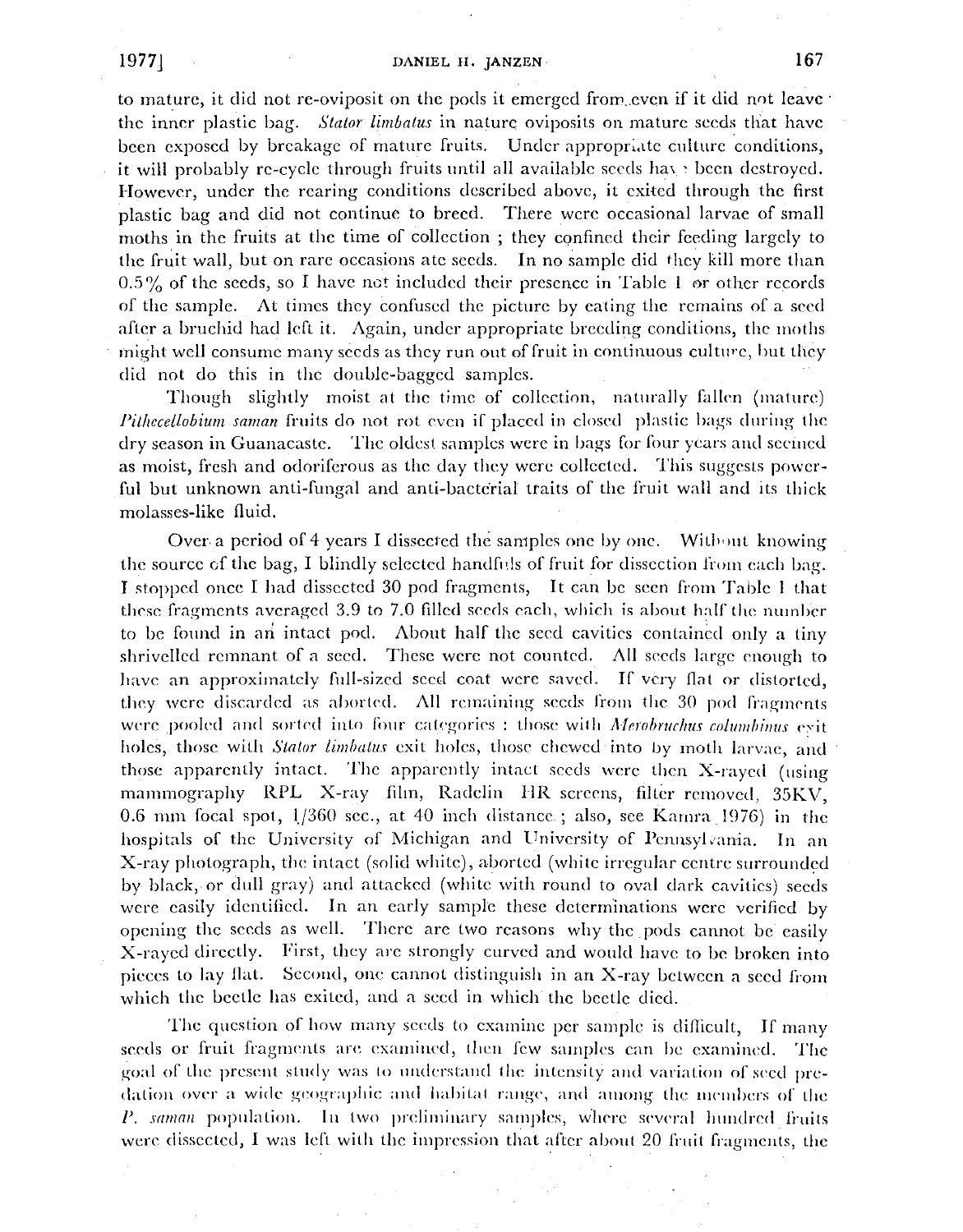percent seed mortality in the sample was not changing. I, arbitrarily chose 30 fruit fragments as a sample size that would optimize the compromise between number of samples and sample size. To quantify the above impressions, for one tree a bushel of fruits was collected and the fruits sampled cumulatively in groups of 30. The cumulative percent of the filled seeds that were killed by *Merobruchus columbinus* was the following: 26, 24, 25, 25, ... 9 more times. For 14 individuai 30-fruit samples, the mean was  $25\%$  (s.d.=3.7). Given the small variation among the 14 30-fruit samples from one tree, and given the subjective impression that this homogeneity of damage among fruits is representative of the other trees sampled, I am willing to accept a 30-fruit sample as representative of the entire fruit crop from a tree, at the level of questions asked in this paper.

All statistical comparisons of percentages are based on arc-sin transformations of the raw percentages (Sokal and Rohlf 1969).

The following habitats were sampled; all are in the lowlands of Guanacaste Province, Costa Rica.

*Taboga Riparian : P. saman* growing in closed-canopy forest along the southeast edge of the riparian forest bordering the Rio Higueron on the property of the experiment station of the Ministerio de Agricultura y Ganaderia in Finea Taboga. This site is about 10 km south and 10 km west of Ca $\widetilde{\text{nas}}$ . The exact site is area II described in Janzen and Schoener 19 and immediately to the northwest of the Taboga Forest Site described in Janzen  $(1973)$ . The forest is evergreen to  $\epsilon$  mi-evergreen, with a heavily shaded understory during most of the year.

*Taboga Pasture: P. smnan* growing as isolated and fully-insolated incli\ :duals in moderately grazed grass pastures (cut from deciduous forest) along the dirt road from the Pan American Highway (about 10 km south of Canas) to the government experiment station mentioned above. These trees are I to 8 hrn from those growing in the Taboga Riparian habitat. They are exposed to strong and continuous dry scason winds, and the grass and dicot herbs below them are parched and dry for at least 5 months of the year. This site is the same as that described as Taboga Pasture in Janzen (1973).

*Finca La Pacifica Woods: P. saman* growing in fully closed canopy deciduous forest on low hills in the northern portion of Finca La Pacifica and about 9 km north of Canas along the Pan American Highway. The forest in this arca has now been cut and converted to grain fields and pasture. At the time of collection, some of the trees were in the forest edge near, but not in, pastures. This forest is like that described by Fleming (1974), and Janzen (1970b) but several kilometers away from it.

Palo Verde Forest: P. saman growing in fully closed canopy deciduous forest on low hilly terrain along the "Beehive Road" from Palo Verde to El Colmenar along the edge of the Tempisque river basin in the western end of the COMELCO ranch (15 km SW of Bagaccs). This forest seems to be about as dry as that in the Finca La Pacifica Woods habitat. It is described in Frankie *et al.* (1974). Some trees were in the forest edge near, but not in, a 3 ha pasture cut out of the forest.

*Palo Verde Creek: P. saman* growing along the permanent creek about 3 km east of the Organization for Tropical Studies field station at Palo Verde in the west end of the COMELCO ranch. These trees are surrounded by brushy pasture but within  $100 \text{ m}$  of permanent water and  $200 \text{ m}$  of a closed canopy swamp forest. The site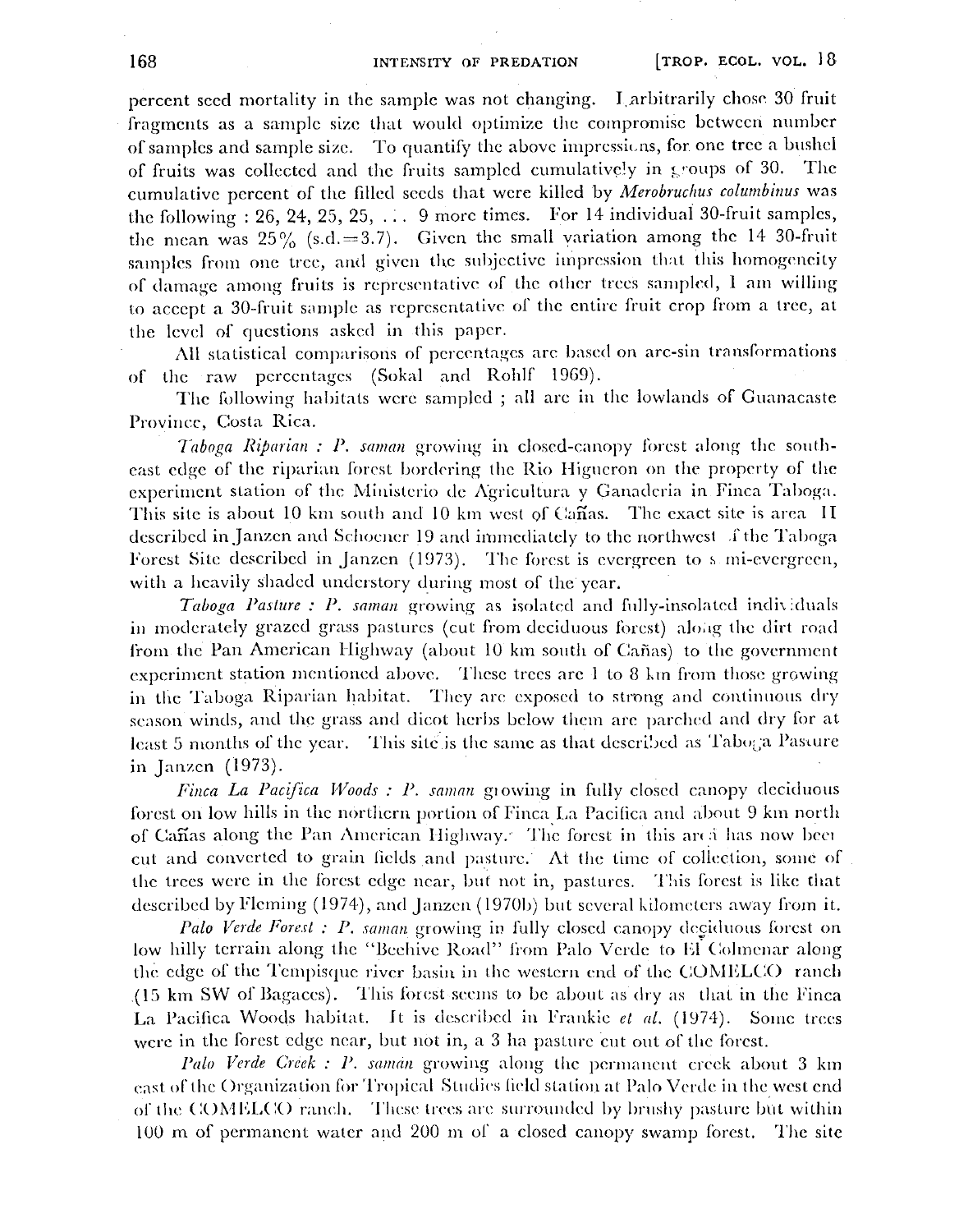should be viewed as generally more moist than either the Finea La Pacifica Woods or Palo Verde Forest habitats.

Santa Rosa River Bottom : P. saman growing on the banks of the lowland rivers in the western lowlands of Santa Rosa National Park. These trees are part of a deciduous forest along seasonally dry rivers. During the dry season the habitat is as dry as the three deciduous forest sites described above, but is less windy.

Taken as a group, it is my subjective impression that the dryness of these sites, as measured by the difficulty of an insect surviving the dry season, is Taboga Riparian --Palo Verde Creek---Finca La Pacifica Woods---Palo Verde Forest---Santa Rosa River Bottom-Taboga Pasture (wettest to driest).

## **RESULTS**

Abortions: Pithecellobium saman fruits regularly contain a large number of seed cavities that contain only a tiny shrivelled remnant of a seed. Often these empty cavities cannot be recognized without fruit dissection, as the fruit develops normally in their vicinity if there were filled seeds in the empty cavities. These abortions were not counted in the present study and their cause is unknown. They could be caused by sucking Hemiptera or galling insects when the pod is young, by total pollination failure, and/or by physiological rejection of seeds pollinated by low quality pollen. In the total of 2430 pod fragments examined, only 14 contained no full-sized seeds. This indicates that the tree does not normally make fruits or long fruit sections with no seeds.

Of the seeds large enough to potentially be filled, the average of their percent abortion per crop ranged from 11 to 31 percent in the 6 habitats (Table 1). The

| Habitat<br>(number<br>of trees)      |                      | Number<br>of filled<br>seeds<br>per<br>fruit<br>fragment |                    | $\%$ seeds<br>large but<br>aborted |                    | $\%$ filled seeds.<br>killed by<br><i>Merobruchus</i><br>columbinus |                    | $\%$ filled seeds<br>killed by<br><b>Stator</b><br>limbatus |                    | $%$ of seeds<br>with $M_{\odot}$<br>columbinus<br>that pro-<br>duced<br>brachids |  |
|--------------------------------------|----------------------|----------------------------------------------------------|--------------------|------------------------------------|--------------------|---------------------------------------------------------------------|--------------------|-------------------------------------------------------------|--------------------|----------------------------------------------------------------------------------|--|
|                                      |                      | $\bar{\mathrm{x}}$                                       | $\bar{\textbf{x}}$ | S.D.                               | $\bar{\mathbf{x}}$ | S.D.                                                                | $\bar{\textbf{x}}$ | S.D.                                                        | $\bar{\textbf{x}}$ | S.D.                                                                             |  |
| (1) Taboga Riparian<br>(11)          |                      | 3.9                                                      | 18                 | $14 -$                             | 70                 | 15                                                                  | 1.5                | 2.0                                                         | 55                 | $23 -$                                                                           |  |
| (2) Taboga Pasture<br>(14)           |                      | 7.0                                                      | $11 -$             | 8                                  | 47                 | 18                                                                  | 0.4                | 0.6                                                         | 75                 | 21                                                                               |  |
| (3) Finea La Pacifica<br>Woods $(8)$ |                      | $7.4 -$                                                  | 16                 | 9                                  | 41                 | 27                                                                  | 2.5                | 5.5                                                         | 70                 | 21                                                                               |  |
| (4) Palo Verde Forest<br>(24)        |                      | 6.0                                                      | 31                 | 18                                 | 44                 | 15                                                                  | 4.4                | 5.0                                                         | 75                 | 19                                                                               |  |
| (5) Palo Verde Creek<br>(7)          | $\ddot{\phantom{a}}$ | 6, 3                                                     | 17                 | 12                                 | 52                 | 12                                                                  | 4.7                | 6.0                                                         | 54                 | 24                                                                               |  |
| (6) Santa Rosa River<br>Bottom (17)  | $\ddot{\phantom{0}}$ | 5.6                                                      | 18                 | 15                                 | 40                 | 17                                                                  | 3.0                |                                                             | $2.5 - 73$         | 14                                                                               |  |

TABLE 1. Parameters of seed predation in 81 30-fruit samples of P. the cellobium saman seed crops in 1972 in Guanacaste Province, Costa Rica (see text for details)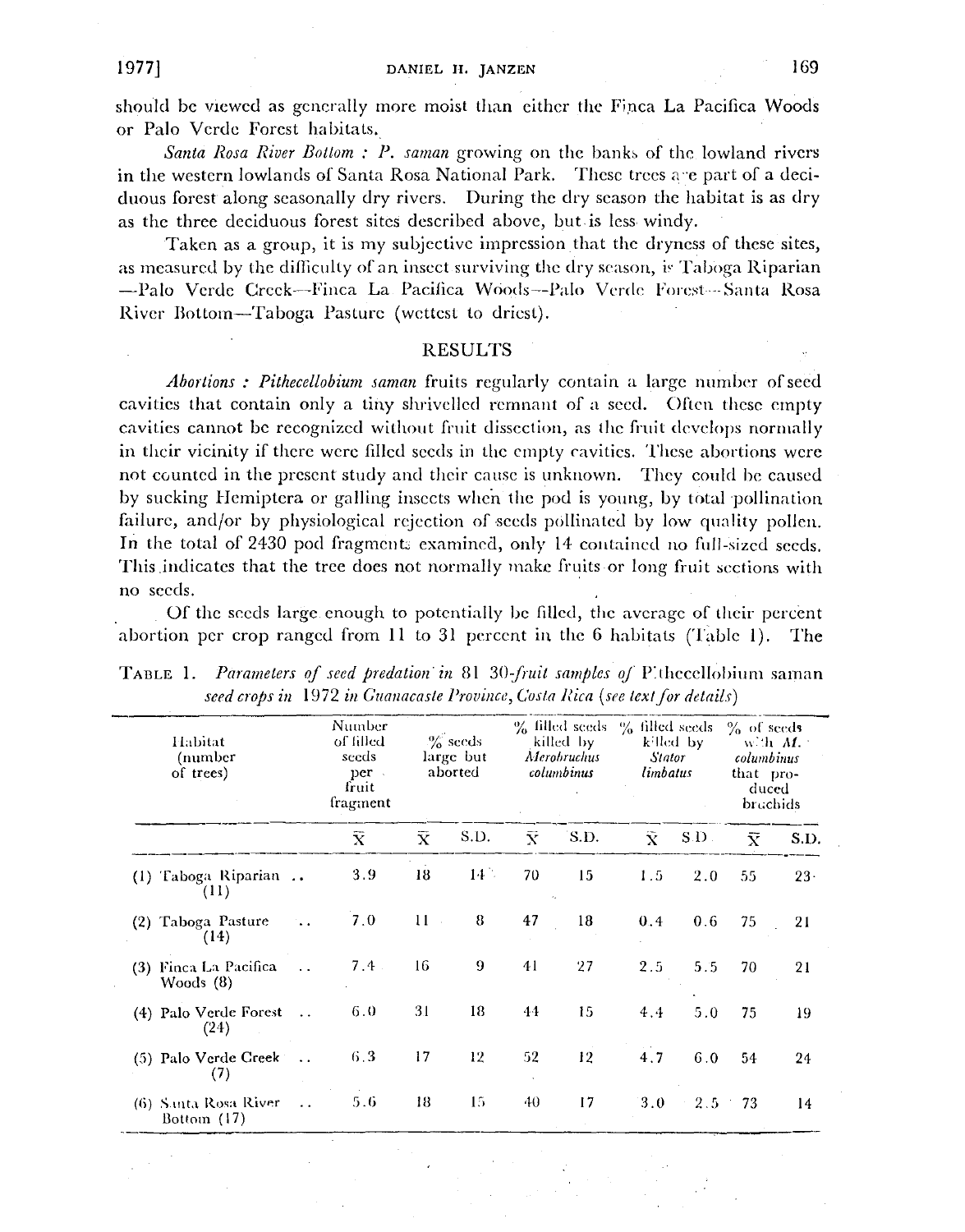value of 31% (s.d. =  $18\%$ ) (Palo Verde Forest) is significantly different from any of the other 5 (t test,  $p_0$ , 01), but none of the other five differ from each other. Since at least half the seed cavities of most pods do not contail seeds large enough to be counted as potentially filled, the abortion values in Table 1 n  $\alpha$  and that about 60 to  $90\%$  of the ovules in a fruit do not produce filled seeds. For all seeds pooled,  $22\%$ were large enough to be filled but were aborted.

The cause of abortions of full-sized (potentially filled) seeds is unknown. The cause may be physiological or due to sucking by Hemiptera at the time when the seed is nearly full-sized but not yet hard enough to resist their. penetration. It is also possible that in some cases a *Merobruchus columbinus* larva entered, the seed too early, and the plant responded to the damage by cutting off nutrient flow to that seed (thereby aborting the seeu and killing the bruchid larva). Such an ahility by the plant would quickly select for bruchids that waited until the seed contained enough nutrients for a larva to develop, before it entered the seed.

*Bruchids : Merobruchus columbinus* was present in all 81 samples. However, the ) percent of the filled seeds in a crop that were killed by this beetle ranged from 5 to 93%. Of the total sample of 14,419 seeds,  $43\%$  were killed by M. *columbinus*. However, as noted above, this is probably a low estimate since some of the abortions of full-sized seeds could have been caused by early entry of *M. columbinus* larvae. Only the Taboga Riparian habitat had a percent mortality per sample the is significantly different (greater) from the other five sites (t test,  $p\leq 01$ ). There is no way that I can suggest what multitude of ecological differences between the Taboga Riparian habitat and the other habitats lead to this difference.

However, a comparison of the Taboga Riparian with the Talga Pasture'makes some biological sense. The Taboga Riparian habitat, forested with largely evergreen trees and containing nearly year-round flowing water, is representative of the moister riparian sites to be found in the Guanacaste lowlands. During the three months of the dry season following emergence from the *Pithecellobium saman* pods, the adult free-living beetles are minimally exposed to desiccation (and  $f(300)$ ) problems in such a habitat. Furthermore, *Merobruchus columbinus* adults undoubtedly move into this moist site from nearby deciduous forest, and this may lead to an increase of th. general *M. columbinus* density when the pods become available many months later. The Taboga Pasture habitat represents the opposite extreme yet is easily witl in flight range of the Taboga Riparian habitat. During the dry season, these isolate  $\mathbf I$ trees are exposed to the full blast of dry season winds, there is no humid cover in the dried pastures, and it is 2 to 4 kilometers to the nearest moist riverbed. The  $11$ trees sampled in the Taboga Riparian site averaged 70% mortality to their seeds  $(s.d.= 15)$  by *M. columbinus* while the 14 Taboga Pasture samples averaged  $47\%$ (s.d.= 18) ; these mean values are highly significantly different ( $t_{23}$  d.f. = 3.45). I suspect the Taboga Pasture and Taboga Riparian beetles are all part of the same large population, and the differences in seed predation reflect how they re-assort themselves during the time betwcen seed crops. Ilowevcr, I should also note that the fruit crops in the open pasture may on the average be larger than those in the orested riparian site (owing to reduced crown competition in the open), and thus the difference be due to greater predator satiation in the pasture than in the forest. *Stator limbatus* appears to be a trivial source of *Pithecellobium saman* seed mortality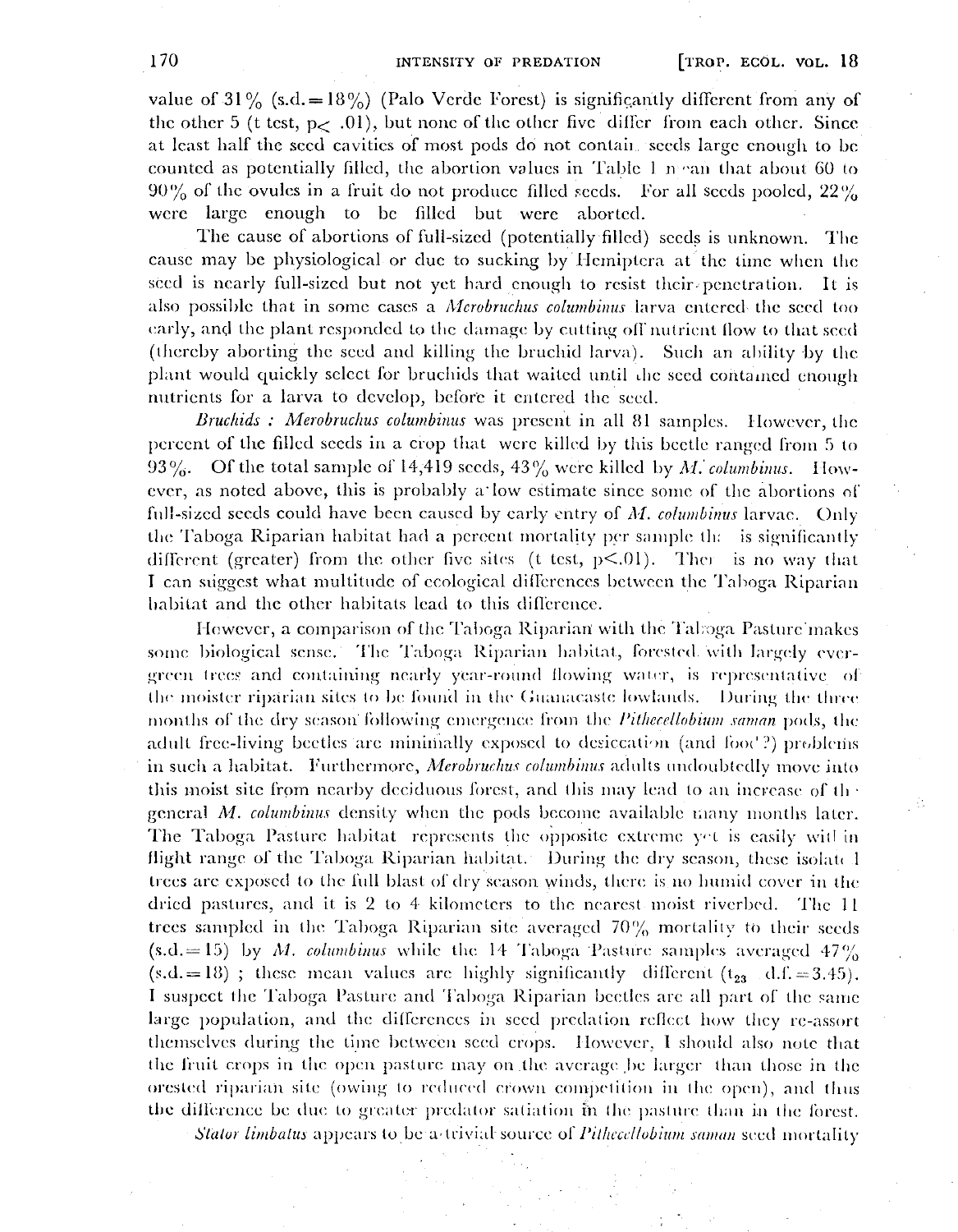in the study area. It was present in 79% of the samples, but it only killed  $3\%$  of the filled seeds. There are several reasons for believing that any differences in seed predation among the samples by *S. limbalus* are impossible to interpret. First, this bruchid has more species of hosts (8 known) in Guanacaste than any other species of bruehid ; then'fore its density will be a function of how many individuals of other host species are present. Second, the number of seeds it kills is related to how fractured are the pods; in habitats where pods fall without breaking, there will be little or no infestation by *S. limbatus*; in habitats where the pods are blown violently from and through the tree crowns, or onto hard rocks or dirt, there is much greater opportunity for this beetle to oviposit. Third, the longer the pods are on the ground, the . greater the 'opportunity for oviposition by this beetle. The length of this period is a complex function of frugivore activity in the area and when  $\epsilon$  the samples were taken in the temporal fruiting distribution of individual trees. Since different individuals drop their fruits at different times over a period of several months, at the time of sampling some crops could have had much time for oviposition by *S. limbatus* and others none.

As P. saman becomes increasingly a pasture tree, and as natural dispersal agents become very rare, I expect S. *limbalus* to take an increasing percent of the seeds. However, cows are very fond of *P. saman* pods, normally eating them a' most as soon as they fall. The cow may be even more effective than wild animal at removing seeds from susceptibility to *Stator limbatus*.

It has been my impression that in southern Guanacaste, *Pithecellobium saman* fruits less frequently have *Stator limbatus* in them than do those in the area from Bagaces to Santa Rosa. Several aspects of these samples are in agreement with this impression. Of the 33 samples from the southern three sites (Taboga Riparian, Taboga Pasture, Finca La Pacifica Woods), orily 32% had S. *limbalus* in them; of the 48 samples from the more northern sites, 96% had S. *limbatus* in them. If the percentages attacked by *S. limbatus* are pooled for the 3 southern samples, the mean sample percent is only 1.24 (s.d.  $=$  2.96); for the northern 48 samples, the figure is 3.96 (s.d.=4.41). These means are highly significantly different  $(t_{\rm s1}$  d.f.=6.93.  $p < 001$ .

As I cannot distinguish in an X-ray (or by dissection) a *Merobruchus columbinus* larva that died while young from a dead larva of the much smaller *Stalor limbalus,*  I cannot know what fraction of the sceds attacked by *Slator limbatlls* generated adult beetles. The picture is further complicated by the fact that several *S. limbalus*  may develop in one seed. However, if we count all damaged seeds without exit holes as being due to  $M.$  columbinus, some idea can be obtained of the success of  $M.$  columbinus once it has done enough damage to show up in an X-ray (Table 1). Four habitats had indistinguishable fledging success for M. *columbinus*; Palo Verde Forest, Santa Rosa River Bottom, Finca La Pacifica Woods and Taboga Pasture. The two small values (Palo Verde Creek, Taboga Riparian) are likewise indistinguishable from each other; each is significantly lower than the four highcr values (t test).

I know nothing of why bruchids such as *M. columbinus* die in seeds. As no arthropod parasite has ever been reared from a larva or adult M, *columbinus*, arthropod parasites are not the cause. When such animals are dissected out of ihe seed, they do not have the appearance of having been killed by fungus or bacteria.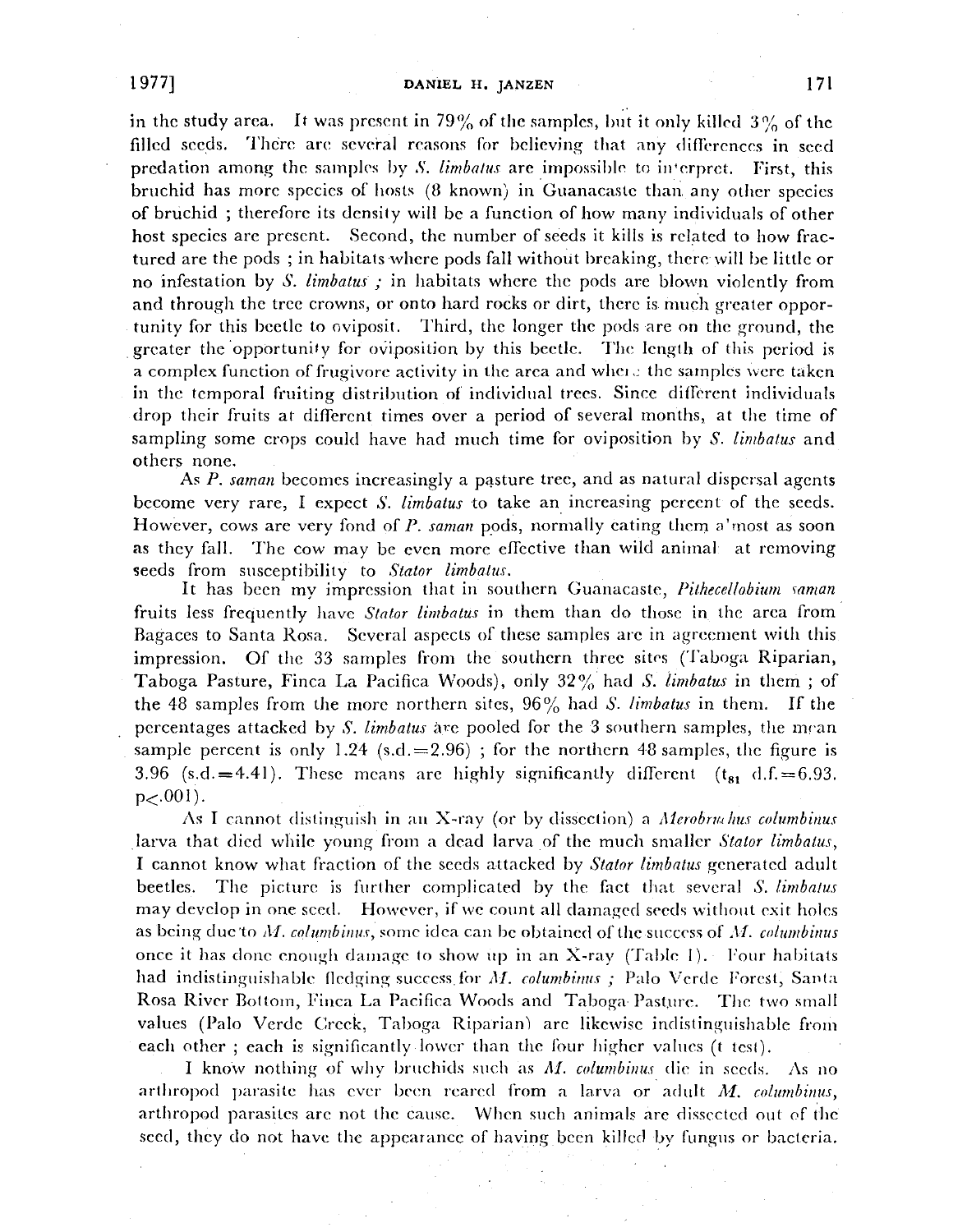However, 25 to 46% seems like a rather high rate of developmental failure.

The seeds attacked by M. columbinus are not viable. If the bruchid developed to full size, the seed is devoid of edible contents. Seeds that have half-grown larvae in them germinate only very rarely when planted, and even then I suspect they would have very low fitness in the field owing to depleted reserves and tissue damage (cf. Janzen  $1976b$ ).

## **DISCUSSION**

For want of a single figure,  $43\%$  may be taken as the *Pithecellobium saman* seed mortality by Merobruchus columbinus in 1972 in the lowlands of Guanacaste Province, Costa Rica. While such intense predation is probably not trivial to the parent plant, and certainly not trivial to the seeds killed, its pattern is probably more important than its intensity in its effect on the P. saman population. Taken at 10 percentage point intervals (0-10, 11-20, 21-30, etc.), the frequency distribution of percent seed mortality by *M. columbinus* was 1, 3, 13, 18, 13, 12, 10, 7, 3, and 1  $(n=81)$ . The mode is therefore  $31-40\%$  (below the average) and the median  $41-50\%$  (on the average). With respect to percent seed mortality, the intensity of seed predation seems spread fairly well through the population; while certain trees lost a very high fraction or a very low fraction of their seeds to M. columbinus, the most common class of damage (31-40%) only involved 22% of the trees. If all seed crops were the same size, it could not be stated that a few trees were contributing most of the viable seeds to the population while the remainder were largely feeding bruchids.

However, not all seed crops are the same size. On P. saman they can range from as few as 100 to as many as  $70,000$  fruits (and probably more). I have no information on the sizes of the seed crops sampled in this study. I therefore cannot reject the hypothesis that the large seed crops are clustered at one end or the other of the frequency distribution on percent seed mortality. I suspect that the large seed crops are at the low end of the frequency distribution (owing to predator satiation with large seed crops), and thus it may be that those few trees with percent seed mortality of 30% or less (21% of the trees) have very large absolute numbers of surviving seeds and thus are contributing disproportionately to the seed pool of the habitat.

The data in Table 1 leads me to suggest that the riparian P. saman adults in undisturbed forest may generally sustain a lower percent seed mortality by M. columbinus than those in drier adjacent habitats. However, P. saman in riparian sites generally appear larger and more healthy than those in dry sites. It is therefore possible that the portion of the population with the healthiest appearing adults is contributing the smallest amount of genetic information to future generations. However, examination of this possibility will require data on absolute seed crop sizes coupled with percent seed mortality by M. columbinus.

I should also note that within one habitat, with two P. saman of apparently equal size only 100 m apart, the percent seed mortality can be as much as 80 percentage points apart. While I have no data here to elucidate the causes of such extreme intra-habitat variation, the natural history of the tree and the beetle suggest a number of mutually compatible causes. (1) The fruit crop of one tree may ripen several weeks before the other, resulting in the  $M$ . columbinus in the immediate vicinity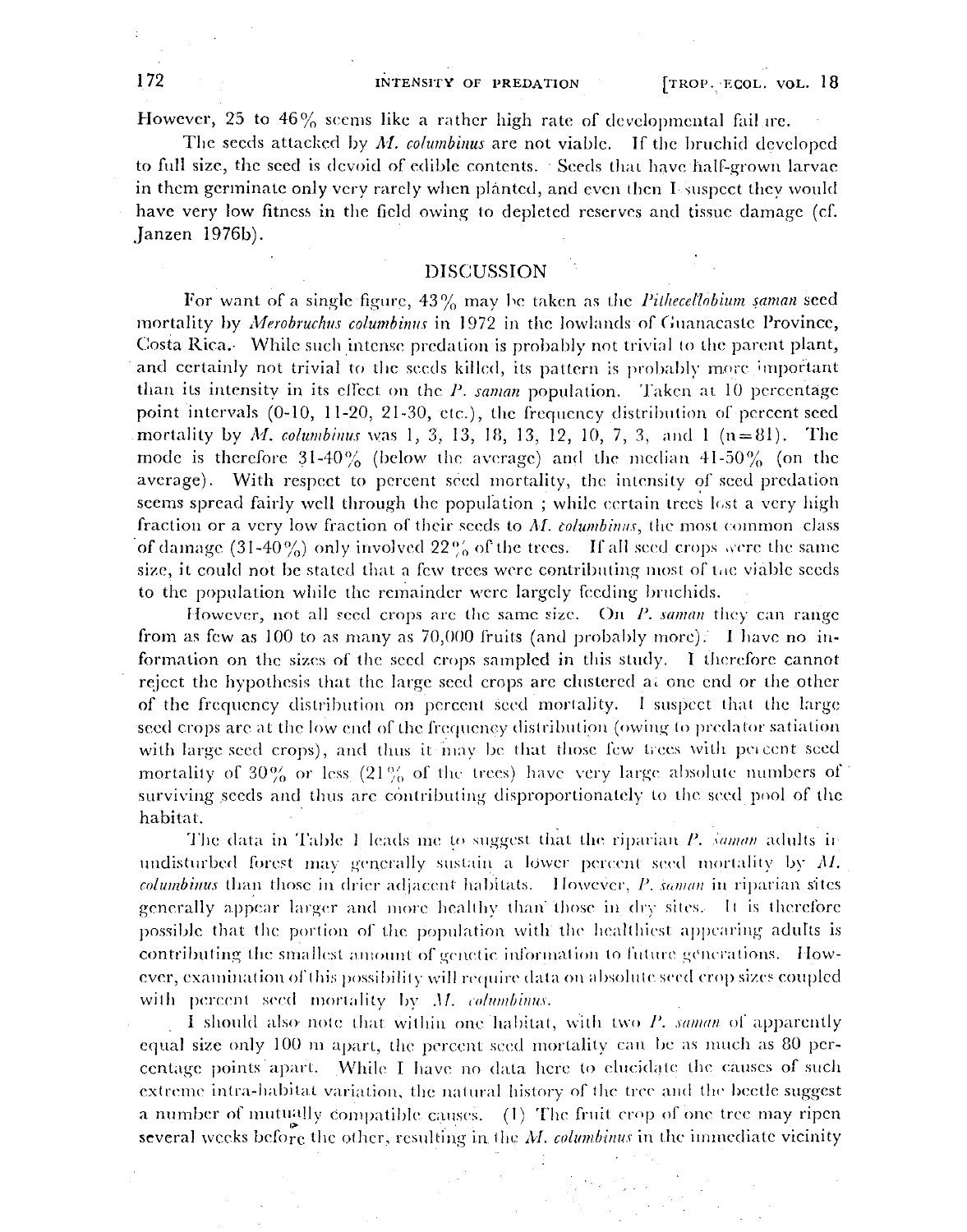exhausting their egg supply on the fruit crop of one tree and leaving the other largely unattacked. (2) If the fruit crops are of equal age, and both moderately small, the larger of the two may produce a larger' odour cue and result in disproportionately high attack. (3) If the fruit crops are of equal age, and both moderately large, the larger of the two may have disproportionately lower seed damage owing. to predator satiation (oviposition satiation): (4) Trees may vary genetically in their sensitivity to abort seeds following entry of beetles first instar larvae, in their seeel and pod defensive chemistry, and in the degree of synchronization of the fruit ripening within the crown; variation in all three traits could easily lead to consistent intra-habitat variation in percent seed predation.

Why do *P. saman* trees mature fruits that contain about  $22\%$  large yet aborted seeds and have another 50% of the seed cavities with shrivelled ovules (if there is any trace of a seed at all)? Concommitantly, only  $0.01\%$  of the pods or pod fragments lacked full-sized seeds (potentially filled seeds), That the fruit wall is often fully developed in the vicinity of seed cavities containing no seed or aborted full-sized seeds suggests that the interaction with dispersal agents is probably important to this question. For a mammal.dispersed seed in an indehiscent fruit or fruit segment, the ratio of seed to reward is undoubtedly important in determining (a) if the fruit will be eaten and  $(b)$  if all or some of the seeds will be spit out (directly or when chewing ,a cud) or cracked with the molars, One way to evolutionarily engineer a higher fruit/seed ratio is to abort seeds. Even potentially filled seeds of P. *saman* are generally much thinner and easily broken when compared with filled seeds, While it might be expected that this would eventually select for a fruit with an initial lower number of ovules, there is the counter selection for a larger number of ovules which allows more freedom in maternal parental choice among zygotes. A second way to evolutionarily engineer a higher fruit/seed ratio is to hold the seed-ovule dynamics constant and increase the fruit pulp amount or quality. Both processes seem likely and cannot be further analyzed with the data at hand.

The interaction with *M. columbinus* may also influence the retention of limits with a large number of aborted seeds or ovules. If the bruchid cannot determine exactly the location of the filled seeds, owing to a lack of external fmit differential ion in their vicinity, it may have to lay many more eggs per fruit than would be the case if one egg could be placed immediately above each filled seed. Fruits conjaining aborted seeds and ovules therefore increase the predator satiation capacity of a fruit. This is an advantage that would not be realized were the fruit/seed ratio to be increased by increasing the amount or quality of fruit pulp of a fruit that contained a filled seed in each cavity.

Why does *Merobruchus columbinus* prey only on the seeds of *Pithecellobium saman*, and not also on the equal-sized seeds of many other plants in the habitat *(Acacia* spp., *Pithecellobium* spp., *Calliandra* spp., *Lonchocarpus* spp., *Albizzia* spp., *Enterolobium 'CYclocarpum,* etc.) ? Until the chemical analyses are available for all of these seeds, the specifics of the question cannot be dealt with, However, the general answer is probably that (a) the seed contains a number of toxic secondary compounds (protease inhibitors, lectins, non-protein amino acids), the combination of which *M. columbinus* has the biochemistry to deal with, and *(b) M. columbinus* is probably dependent on the constructive use of certain byproducts of the detoxification in its own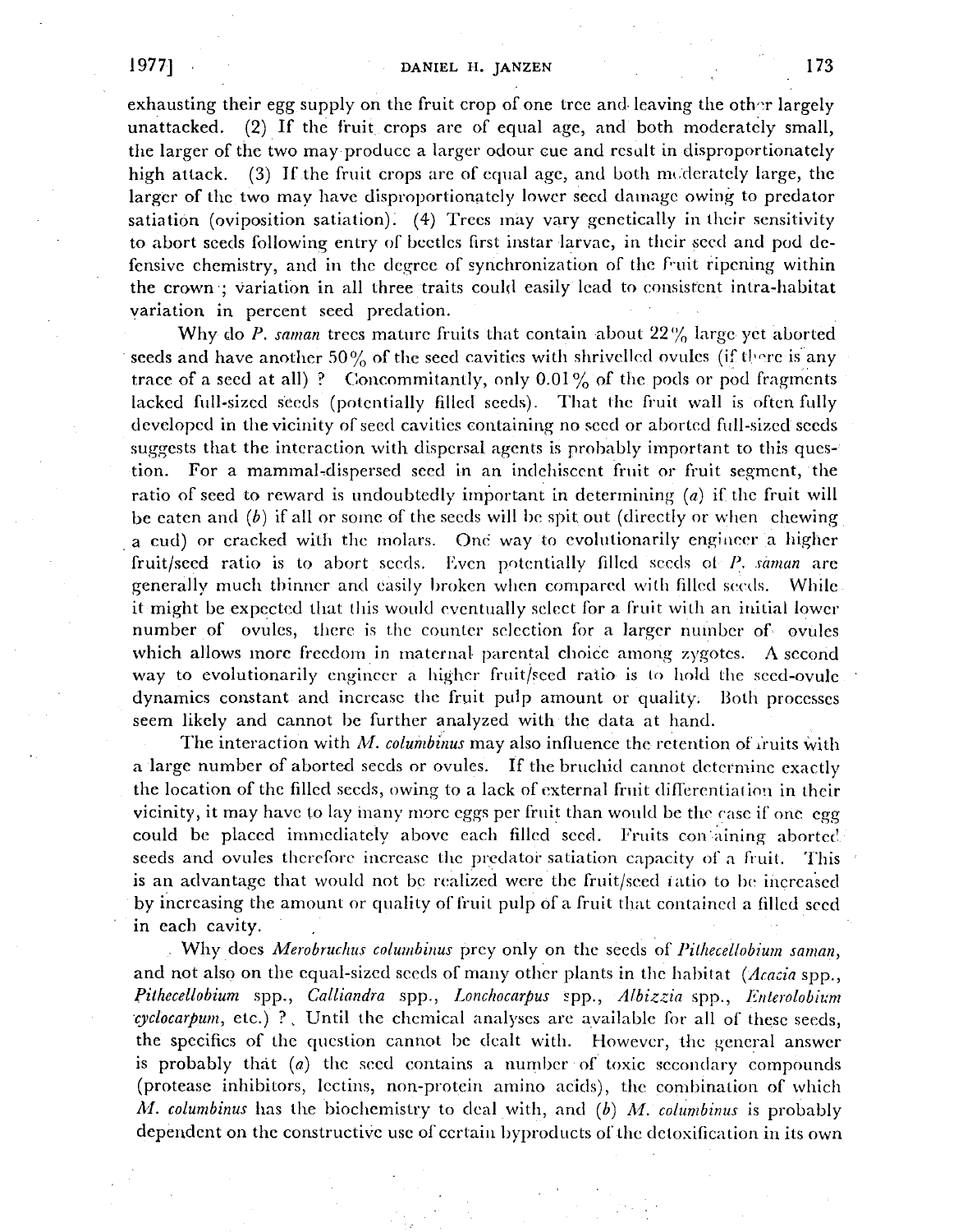catabolism (as has been found with *Caryedes brasiliensis* fep,ding on the canavanine-rich seeds of *Dioclea megacarpa* in the same habitat, Rosenthal *et al.* (1976, 1977). Here, then, *M. columbinus* is expected to be restricted to  $P$ . sand because it can detoxify only its seeds and because it can get only from its seeds the nutrients it needs. To date we know that *P. saman seeds contain*  $4-8\%$  dry weight albizziine (E. A. Bell, personal communication, Krauss and Reinbothe 1973), and a trace of Djenkolic acid and "moderate" amounts of 4-hydroxypipecolic acid (Krauss and Reinbothe 1973) ; all three of these non-protein amino acids arc toxic to the larvae of at least one species of bruchid beetle (Janzen *et al.* 1977a). However, none of these comments help with the general question of why can't a species of bruchid have the ability to do each of these things to two quite different species of seed, each with quite different seed chemistry?

I should add that by specializing on *P. saman, M. wlumbinus* has a food source that is present every year at a regular time (there is no evidence of supra-annual synchrony of *P. saman* seed crops or sterile years, if indeed they occur at all). Furthermore, *P. saman* is one of the largest trees in the habitat and has a very large seed crop; as deciduous forest trees go, it represents one of the largest seed resources on which a bruchid can specialize (I do not intend to suggest, however, that bruchids do not specialize on scarze seed resources in this habitat).

However, given the previous paragraph, I find it particularl, enigmatic that larval *M. columbinus* have no host-specific hymenopterous parasites (though the eggs may). I have only one suggestion. There may be occasional years when many *P. saman* fail to bear mature fruit owing to a generalized early rainy seaso. drought such as occurred in 1971, If the prey (seeds) are very scarce in such years, the "parasitoids" on these prey should be even much scarcer, and therefore "hyperparasitoids" in the form of specialist parasitic hymenoptera are likely to get pruned off the end of the food chain. This does not help understand why more generalized hymenopterous parasites do not attack *M. columbinus.* The most roubst hypothesis at the moment is that the larvae, by virtue of feeding on a food generally toxic to animals are themselves rendered immune to generalists. On the other hand, the high death rates of *M. columbinus* in seeds (32% of all bruchids large enough to consume a large part of the seed did not emerge) suggests that there might be a bacterial or viral disease in the population (as is apparently the case with the hymenopterous para-itefree bruchids of *Scheelea rostrata* palm nuts (Janzen 1951b). If, as seems reasonab'e, there is a ceiling to the parasite load that a bruchid can carry, then there may not be ecological space for a hymenopterous parasite of *M. columbinus.* 

## SUMMARY

In samples from 81 fruit crops of *Pithecellobium saman* (a mimosaceous legume) from the Pacific coastal lowlands of Costa Rica in 1972, at least  $43\%$  of the seeds were killed by larvae of the bruchid *Merobruchus columbinus* and 1-3 % by the larvae of the bruchid *Stator limbatus. M. columbinus* was present in all 81 seed crops. The moistest habitat, a riparian one, had the most intense seed predation by *M. columbinus.*  About half the ovules (or small zygotes) in the fruits were aborted, and  $22\%$  of the fullsized seeds were also aborted. The variation in seed predation between and within habitats, host-specificity of the bruchid, and fruit engineering dynamics were discussed.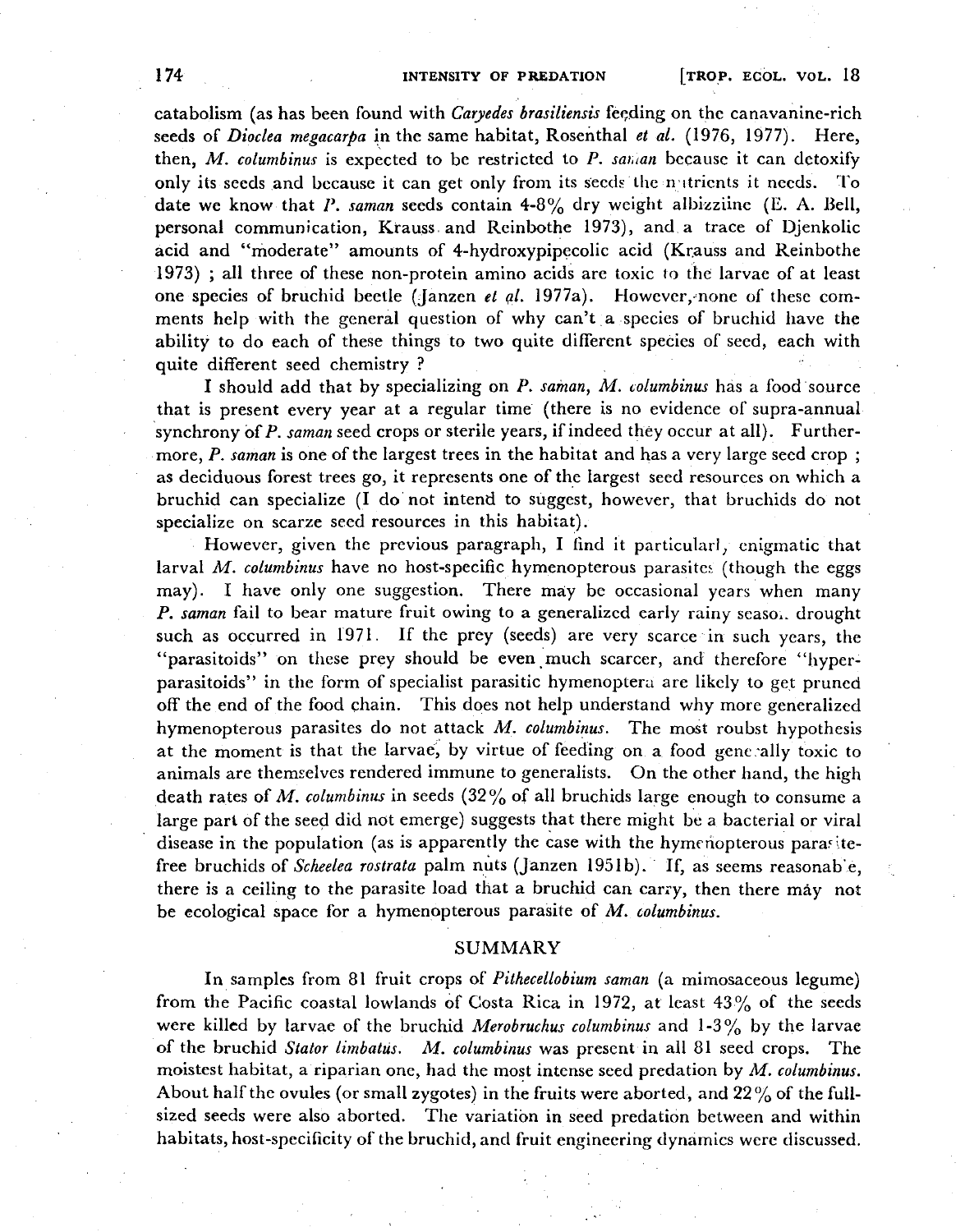## 1977] DANIEL H. JANZEN 175

### ACKNOWLEDGEMENTS

This study was supported' by NSF grants GB-35032X, BMS75-14268, and DEB77-04889. The following persons aided in gathering samples: D. Pool, J. M. Kingsolzer, D. J. Janzen, W. freeland and D. McKey. This study is dedicated to R. Tapir, who salivates excessively when eating *Pithecellobium saman* fruits.

## REFERENCES

- Fleming, T. H. 1974. Population ecology of two species of tropical heteromyid todents. *Ecology* 55 : 493-510.
- Frankie, G. W., H. G. Baker and P. A. Opler. 1974. Comparative phenological studies of trees in . tropical Wet and Dry forests in the lowlands of Costa Rica. J. *Ecol.* 62: 881-9·19.
- Hatheway, W. H. and H. G. Baker. 1970. Reproductive strategies in Pithec llobium and Entere. sbiumfurther information. *Evolution* 24: 253-254.
- Janzen, D. H. 1969. Seed-eaters versus seed size, number, toxicity and dispersal. *Evolution* 23: 1-27.
- Janzen, D. H. 1970a. Herbivores and the number of tree species in tropical forests. Amer. Natur. 104 : 501-528. .
- Janzen, D. H. 1970b. *Jacquinia pungens*, a heliophile from the understory of tropical deciduous forest. *Biotropica* 2: 112-119.
- Janzen, D. H. 1971a. Escape of juvenile *Dioclea megacarpa* (Leguminosae) vines from predators in a deciduous tropical forest. Amer. Natur. **105:** 97-112.
- Janzen, D. H. 1971b. The fate of *Scheelea rostrata* fruits beneath the parent tree: pred; persal attack by bruchids. *Principes* 15: 89-101.
- Janzen, D. H. 1971c. Escape of *Cassia grandis* L. beans from predators in time and space. *Ecology*  52 : 964-979.
- Janzen, D. H. 1972. Escape in space by *Sterculia apetala* seeds from the bug *Dysdercus [askiatus* in a Costa Rican deciduous forest. *Ecology* 53: 350-361.
- Janzen, D. H. 1973. Sweep samples of tropical foliage insects : description of study sites, with data on species abundances and size distributions. *Ecology.* 54: 659-686.
- Janzen, D. H. 1974. The role of the seed predator guild in a tropical deciduous forest, with some reflections on tropical biological control, *In* D. P. Jones and M. E. Solomon (eds.) *Biology in Pest and Disease Control.* BIackweIi, Oxford, 398 pp.
- Janzen, D. H. 1975a. Interactions of seeds and their insect predators/parasitoids in a tropical deciduous forest. p. 154-186. *In* P. W. Price (ed.) *Evolutionary Strategies* of *Parasitic Insects*  and Mites. Plenum Press, New York.
- Janzen, D. H. 1975b. Behaviour of *Hymenaea courbaril* when its predispersal seed predator is absent. *Science* 189: 145-147.
- Janzen, D. H. 1975c. Intra- and inter-habitat variations in *Guazuma ulmijolia* (Sterculiaceae) seed predation by *Amblycerus cistelinus* (Bruchidae) in Costa Rica. *Ecology* 56: 1009-1013.
- Janzen, D. H. 1976a. Two patterns of pre-dispersal seed predation by insects on Central American deciduous forest trees. p. 179-188. *In* J. Burley and B. T. Styles (cds.) *Tropical Trees.*  Variation, breeding and conservation. Academic Press, London.
- Janzen, D. H. 1976b. Reduction of *Mucuna andreana* (Leguminosae) seedling fitness by artificial seed damage. *Ecology* 57: 826-828.
- Janzen, D. H., H. B. Juster and E. A. Bell. 1977a. Toxicity of secondary compounds to the seedeating larvae of the bruchid beetle *Callosobruchus maculatus. Phytochemistry* 16: 223-227
- Janzen, D. H. and D. E. Wilson. 1977b. Natural history of seed predation by *Rosella sickingiae* Whitehead (Curculionidae) on *Sickingia maxollii* (Rubiaceae) in Costa Rican rainforest. *Coleopterists Bulletin* **31:** 19-23.
- Janzen, D. H. 1977c. The interaction of seed predators and seed chemistry. p. 415-428. In V. Labeyrie (ed.) *Colloques Internationaux du C.N.R.S.*, Paris.
- Kamra, S. K. 1976. Use of X-ray radiography for studying seed quality in tropical forestry. *Studia Forestalia Suecica No.* 131: 1-34.